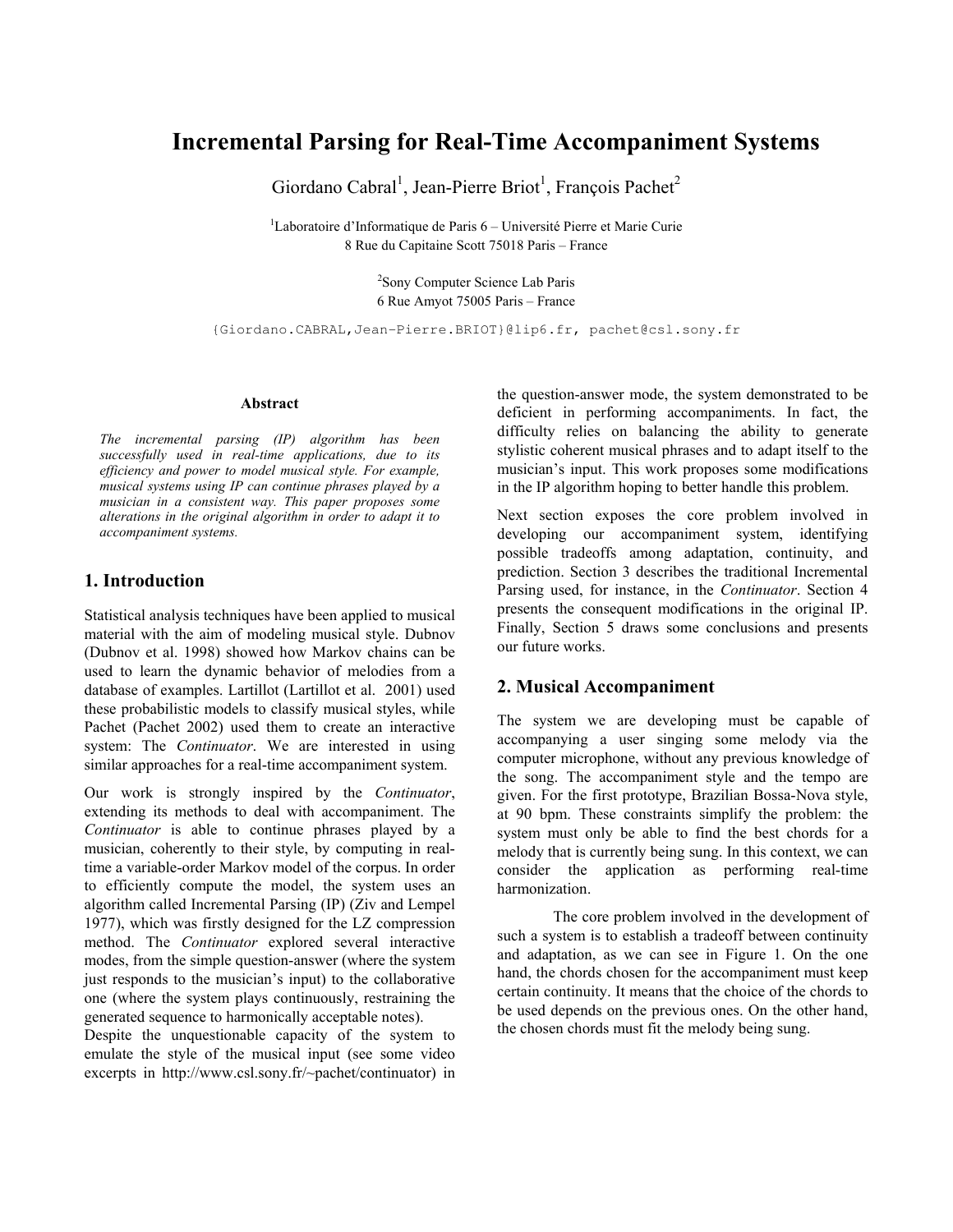

Figure 1 – dependency relation between accompaniment and leading melody. Chords depend both on previous chords and on concurrent melody.

Moreover, as we are in a real-time scenario, there is one extra requirement: the capability to predict notes, since the melody that will be sung is unknown. In fact, we observed 3 strategies employed by the accompaniment musicians, related to different combinations of adaptation, continuity, and prediction.

- 1. Prediction/Retrieval given a sequence of notes (melody) sung by the singer, the musician imagines (predicts) a continuation, and tries to find the good chords to play along with. The adaptation relies on its ability to combine melody and harmony, and the continuity is kept while the singer follows a melody sufficiently similar to the predicted one. At each moment, the musician reviews the coupling harmony/melody, updating or rebuilding the predictions since conflicts were found, or the predicted phrase terminates.
- 2. Retrieval/Continuation according to the sung melody, the musician creates an appropriate accompaniment. Then, he/she looks for a continuation for this accompaniment. The continuity is naturally respected, but he/she has to constantly review the coupling harmony/melody, and restart the process in case of conflict.
- 3. Joint melody and harmony are seen as a whole. Since chords are groups of notes, it is reasonable to consider the ensemble note and chord also as a chord, thus adaptation, continuity, and prediction are taken simultaneously into account.

The IP algorithm can be extended to operate in these 3 behaviors. Next sections explain the original and the modified versions of it.

#### 3. Incremental Parsing

This algorithm is originated from the analysis phase of the Lempel-Ziv (Ziv and Lempel 1977) compression method. The technique can be applied to music, whether interpreted as a sequence of notes. The parsing is divided into 2 phases. First, the input sequence is read, generating a model that captures the redundancy. Second, a compressed representation of this sequence is encoded. For interactive systems, the model captures probabilities of transitions between notes, and the second part is substituted by a stochastic simulation of that model, for a given new sequence. Normally, suffix trees, where context is inverted (i.e. the sequences are read from the leaves to the root) are used, and the indexes of the continuations are stored in each node.

 Figures 2 and 3 illustrate how the algorithm works for interactive systems. The IP incrementally reads the input sequences, where each sequence is divided into an occurrence and a continuation. Let's suppose the first sequence is [C, A, F, E]. The possible occurrences and continuations may be  $[C, A, F]$  and  $[E]$ ,  $[C, A]$  and  $[F]$ , or [C] and [A] (if we are only interested in one-sized continuations). At each cycle, the shortest pattern that does not exist yet in the dictionary of sub patterns is chosen and added to the model, as well as its continuation. The sub sequence  $[C, A, F]$  is read, having 4 as the continuation index, thus each node has the continuation index 4. Subsequently, the  $[C, A]$  is read, whose continuation has index 3. Finally, [C] is read, creating the last branch of the suffix tree (the complete tree at this stage is shown in Figure 2).



Figure 2 – suffix tree generated by the original IP for the sequence [C, A, F, E].

Later on, a second sequence ([C, C, F, G]) is observed. The same process is employed. For example, the branch  $[C, C, F]$  is attached to the branch  $[C, A, F]$ , since they have the same suffix ([F]). The final tree is shown in Figure 3. This mechanism allows only new information to be added, avoiding the storing of redundant data. In order to search a continuation for a new sequence, one just needs to browse the tree, looking for the longest suffix. For instance, for the sequence [E, A, F], the answer is [E] (continuation index 4), related to the subsequence [A, F] (as showed in gray in Figure 3).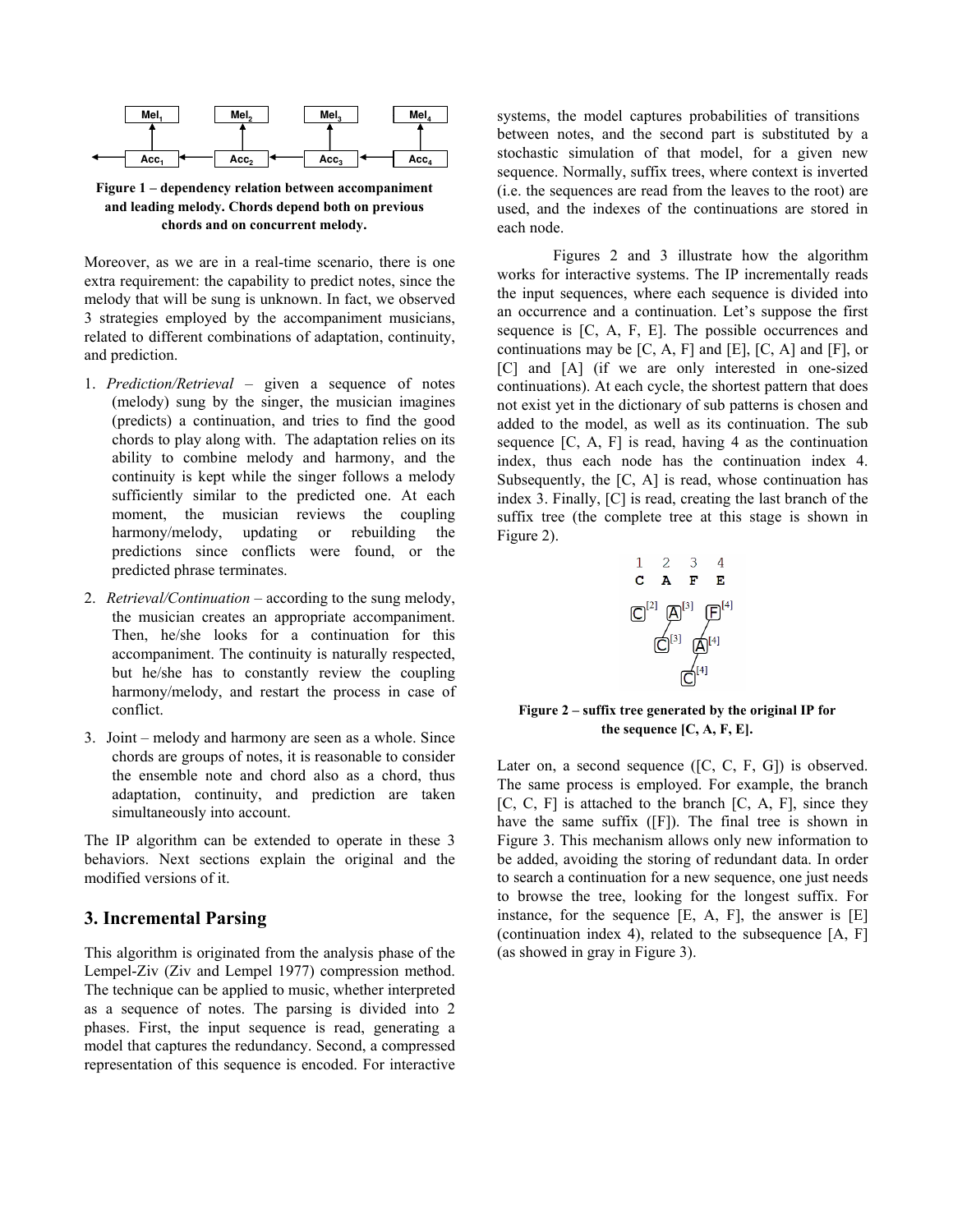

Figure 3 – suffix tree generated by IP for the sequences  $[C, A, F, E]$  and  $[C, C, F, G]$ , and possible query. In gray, the answer for the query.

## 4. Modified Incremental Parsing

This section presents the necessary modifications for allowing the IP to present the behaviors cited in Section 2. In the first case (Prediction/Retrieval), we propose to alter the structure of the suffix tree (Figure 4). Instead of storing possible continuations, it would store the possible accompaniment chords. In the second case (Retrieval/Continuation), we propose to create 2 distinct suffix trees, one for the lead melody, and other for the accompaniment (Figure 5). Each leaf in the melody tree would point to a node in the accompaniment tree. In the third case (Joint), we propose to mix the states. The elements in the sequence would neither be a single note (from the leading melody) nor a chord (from the accompaniment), but rather a tuple  $\leq$  note, chord $\geq$ , as shown in Figure 6.

 Let's examine how that would work by making use of an example. Let's suppose that the sequences used in the previous example  $([C, A, F, E]$  and  $[C, C, F, G]$ ) are accompanied respectively by the chords [Am, %, F, E7] and [Am, F, E7, %], where "%" indicates that the chord remains the same. After a while, a new sequence [E, A, F] is observed.

 Case 1 is illustrated in Figure 4. The tree is very similar to the original IP tree, but the indexes refer to the chords of the accompaniment, and not to possible continuations. The longest suffix of [E, A, F] found in the tree is [A, F], where there is only one index: 4. The retrieved chord is, thus [E7].



Figure 4 – prediction/retrieval behavior.

Figure 5 illustrates the behavior of Case 2. On the top-left corner, there is the suffix tree related to the accompaniment. On the bottom-right corner, there is the suffix tree related to the leading melody. As in the previous case, the longest suffix of the new sequence [E, A, F] is [A, F]. However, this suffix returns a subsequence of chords (in the example, the chords between indexes 2 and 3, i.e. [Am, F]). The accompaniment suffix tree is then used, in order to look for a continuation. In this case, there would be 2 possibilities (to be randomly chosen): 4 or 7.



In case 3, each node is a tuple  $\leq$  note, chord $\geq$ , thus the chords are also considered in the query. Let's assume the system has played the chords  $[% \n, C7, F]$  along with the melody [E, A, F]. The query becomes  $\leq$   $\leq$   $\leq$   $\leq$   $\leq$   $\leq$   $\leq$   $\leq$   $\leq$   $\leq$   $\leq$   $\leq$   $\leq$   $\leq$   $\leq$   $\leq$   $\leq$   $\leq$   $\leq$   $\leq$   $\leq$   $\leq$   $\leq$   $\leq$   $\leq$   $\leq$   $\leq$   $\leq$   $\leq$   $\leq$   $\leq$  $\leq$ F, F $>$ ] (Figure 6). In such a case, the longest suffix found